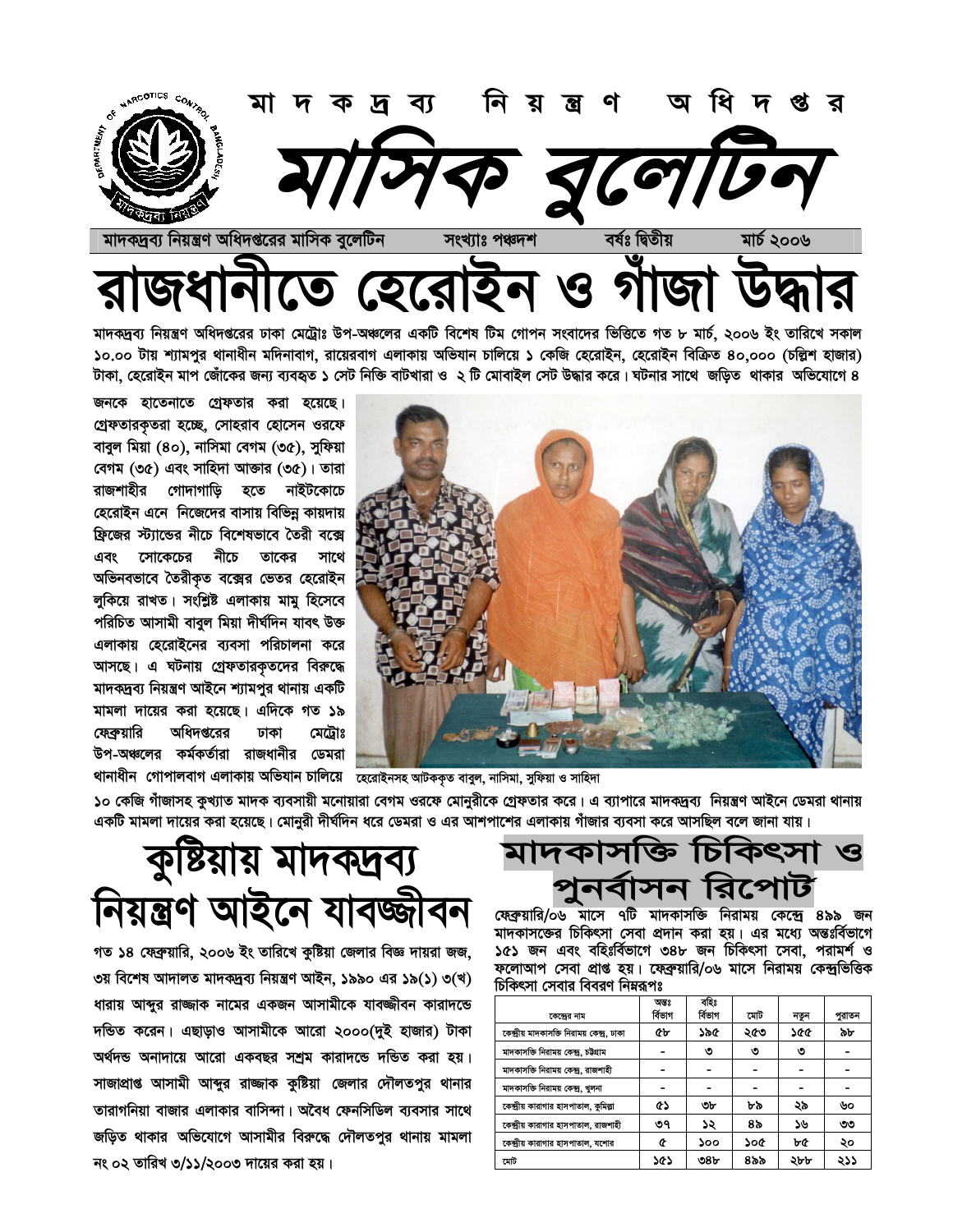মাদকদ্রব্য নিয়ন্ত্রণ অধিদপ্তর, মাসিক বুলেটিন, মার্চ/২০০৬

সম্পাদকের কথা

মাদকাসক্তি একটি নিরাময়যোগ্য ব্যাধি। সুষ্ঠু চিকিৎসার মাধ্যমে একজন মাদকাসক্তকে মাদকমুক্ত করা সম্ভব। মাদকাসক্তির চিকিৎসাকে সর্বাংশে ডাক্তারী চিকিৎসা হিসাবে গন্য করা যায় না। বরং এটিকে আসক্ত ব্যাক্তির সামগ্রিক পরিস্থিতি এবং পারিপার্শ্বিকতা সুস্থ্য করণ প্রক্রিয়া হিসাবে গন্য করা যেতে পারে। সে কারনে একজন চিকিৎসক বা চিকিৎসা প্রতিষ্ঠান এককভাবে এই দায়িত্ব পালন করতে পারেনা। একজন মাদকাসক্ত ব্যাক্তিকে একজন মানসিক বিকারগ্রন্থ ব্যাক্তি হিসাবে বিবেচনা করার স্বাভাবিক প্রবণতা আমাদের মাঝে রয়েছে। বম্ভুত মাদকাসক্ত বা মাদক নিৰ্ভর ব্যাক্তি এবং একজন মানসিক বিকারগ্রন্থ ব্যাক্তির মধ্যে বিশাল ফারাক। এ দু'ব্যাধির কারণও ভিন্ন। সে কারনে চিকিৎসার শুরুতেই বুঝে নিতে হবে ব্যাক্তিটি মাদকনিৰ্ভর নাকি মানসিক বিকারগ্রন্থ । ব্যাক্তিটি যদি মাদকনিৰ্ভর বা মাদকাসক্ত হয় তবেই তাকে এ প্রক্রিয়ায় চিকিৎসাদান শুরু করতে হবে। মাদকনির্ভর ব্যাক্তিটির মাদকাসক্ত হবার পিছনে যে বা যেসব কারন কাজ করেছে সহজতর চিকিৎসার স্বার্থে শুরুতে তা চিহ্নিত করা প্রয়োজন। সাধারণত হতাশা এবং অসতর্কতার পথ ধরেই একজন ব্যাক্তি মাদকের জগতে প্রবেশ করে। যে জীবনে কোন লক্ষ্য থাকে না কিংবা লক্ষ্য থাকলে তাতে পৌছানোর পারিপার্শ্বিক উপাদানগুলি তাকে উৎসাহ যোগায় না কিংবা তার চলার পথে অবদান রাখে না এবং এর ধারাবাহিকতায় যখন সে তার জীবন লক্ষ্যে পৌছতে ব্যর্থ হয় তখনই তাকে হতাশা পেয়ে বসে। অন্যদিকে জীবনের লক্ষ্যে পৌছানোর উপাদান অনুকূলে থাকলেও যদি ব্যাক্তিটির মাঝে প্রয়োজনীয় সতর্কতা না থাকে তা হলেও ঐ ব্যাক্তি মাদকাসক্ত হয়ে পড়তে পারে। উভয় ক্ষেত্রেই কোন না কোন রূপে পিয়ার প্রেসার তাকে মাদক জগতে প্রবেশের পথ চিনিয়ে দেয় এবং পৌছে দেয় এক অন্ধকার জগতে। এই যদি হয় অবস্থা তা হলে চিকিৎসার ক্ষেত্রে নিতে হবে প্রয়োজনীয় প্রস্তুতি এবং এ জন্য চিকিৎসার পাশাপাশি প্রয়োজন নানা সামাজিক-পারিবারিক থ্যারাপি এবং পুনর্বাসন কার্যক্রম। এ প্রক্রিয়ায় একদিকে যেমন চিকিৎসাদানের মাধ্যমে তার শরীরকে সুস্থ্য করতে হয় পাশাপাশি তার মানসিক অবস্থারও উন্নতি সাধন করতে হয়। তাকে ফিরিয়ে দিতে হয় তার হারিয়ে যাওয়া জীবন সম্পৰ্কীত আ্ববিশ্বাস। তাকে পুনৰ্বাসিত করতে হয় সেই স্থানে জীবনের স্বাভাবিক পথ চলতে যেখান থেকে সে বিচ্যুত হয়েছিল। তার সামনে তুলে ধরতে হবে বাস্তব, সোনালী ও সুন্দর জীবনের ছবি এবং তাতে পৌছানোর পথও দেখাতে হবে তাকে। এ প্রক্রিয়ায় সে যখন জীবনকে প্রয়োজনীয় বলে আবিষ্কার করতে পারবে নিজের কাছে, পরিবার, সমাজ, রাষ্ট্র এবং মানবজাতির কাছে তখন-ই আর তাকে সেই দুটি কালো বিড়াল হতাশা ও অসতর্কতা ছুতে পারবেনা। সে চলে যেতে পারবে এদের ধরা ছোয়ার উর্ধ্বে সুস্থ্য-সুন্দর সোনালী জীবনে।

অবসর গ্রহণ

মাদকদব্য নিয়ন্ত্রণ অধিদপ্তরের রাজশাহী উপ-অঞ্চলের পরিদর্শক জনাব মোঃ আব্দুল বারী ২১/০১/২০০৬ ইং তারিখে এবং রংপুর উপ-অঞ্চলের উপ পরিদর্শক জনাব মোঃ জাহেদুল হক ২১/০২/২০০৬ তারিখে প্রাক অবসর গ্রহন প্রস্তুতিমূলক ছুটি (এলপিআর) তে গমন করেন। উক্ত ছুটি শেষে জনাব মোঃ আব্দুল বারী ২১/০১/২০০৭ তারিখে এবং জনাব মোঃ জাহেদুল হক ২১/০২/২০০৭ তারিখে সরকারী চাকুরী হতে অবসর গ্রহণ করবেন।

#### মাদকদ্রব্য নিয়ন্ত্রণ অধিদপ্তরের উপ-অঞ্চল ও গোয়েন্দা অঞ্চলভিত্তিক ফেকযাবি/০৬ মাসেব মামলাব পবিসংখ্যানঃ

|        | $\frac{1}{2}$ $\frac{1}{2}$ $\frac{1}{2}$ $\frac{1}{2}$ $\frac{1}{2}$ $\frac{1}{2}$ $\frac{1}{2}$ $\frac{1}{2}$ $\frac{1}{2}$ $\frac{1}{2}$ $\frac{1}{2}$ $\frac{1}{2}$ $\frac{1}{2}$ $\frac{1}{2}$ $\frac{1}{2}$ $\frac{1}{2}$ $\frac{1}{2}$ $\frac{1}{2}$ $\frac{1}{2}$ $\frac{1}{2}$ $\frac{1}{2}$ $\frac{1}{2}$ |                  |               |
|--------|---------------------------------------------------------------------------------------------------------------------------------------------------------------------------------------------------------------------------------------------------------------------------------------------------------------------|------------------|---------------|
| ক্ৰ/নং | উপ-অঞ্চলের নাম                                                                                                                                                                                                                                                                                                      | দায়েরকৃত মামলার | আসামীর সংখ্যা |
|        |                                                                                                                                                                                                                                                                                                                     | সংখ্যা           |               |
|        | ১ ঢাকা-মেট্ৰো উপ-অঞ্চল                                                                                                                                                                                                                                                                                              | ৮৩               | b8            |
|        | ২ ঢাকা উপ-অঞ্চল                                                                                                                                                                                                                                                                                                     | ৪২               | 68            |
|        | ৩ ময়মনসিংহ উপ-অঞ্চল                                                                                                                                                                                                                                                                                                | ৩১               | ৩১            |
|        | 8 ফরিদপুর উপ-অঞ্চল                                                                                                                                                                                                                                                                                                  | ১৭               | ১৯            |
|        | ৫ টাংগাইল উপ-অঞ্চল                                                                                                                                                                                                                                                                                                  | ৮                | ৮             |
|        | ৬ <mark>জামালপুর উপ-অঞ্চল</mark>                                                                                                                                                                                                                                                                                    | ৮                | ৯             |
|        | ৭ <mark>চট্ৰগ্ৰাম-মেট্ৰো উপ-অঞ্চল</mark>                                                                                                                                                                                                                                                                            | 8۹               | ৩৯            |
|        | ৮ চট্ৰগ্ৰাম উপ-অঞ্চল                                                                                                                                                                                                                                                                                                | 52               | دد            |
|        | ৯ সিলেট উপ-অঞ্চল                                                                                                                                                                                                                                                                                                    | 80               | 80            |
|        | ১০ নোয়াখালী উপ-অঞ্চল                                                                                                                                                                                                                                                                                               | 58               | ১৬            |
|        | ১১ কুমিল্লা উপ-অঞ্চল                                                                                                                                                                                                                                                                                                | ২৫               | ২৬            |
|        | ১২ কক্সবাজার উপ-অঞ্চল                                                                                                                                                                                                                                                                                               | ¢                | ډ             |
|        | ১৩ রাঙ্গামাটি উপ-অঞ্চল                                                                                                                                                                                                                                                                                              | ২                | ২             |
|        | ১৪ খাগড়াছড়ি উপ-অঞ্চল                                                                                                                                                                                                                                                                                              | ৩                |               |
|        | ১৫ বান্দরবান উপ-অঞ্চল                                                                                                                                                                                                                                                                                               | J                | S             |
|        | ১৬ খুলনা উপ-অঞ্চল                                                                                                                                                                                                                                                                                                   | ২৮               | ৩০            |
|        | ১৭ যশোর উপ-অঞ্চল                                                                                                                                                                                                                                                                                                    | ৩১               | ৩৭            |
|        | ১৮ কুষ্টিয়া উপ-অঞ্চল                                                                                                                                                                                                                                                                                               | ১৫               | ১৫            |
|        | ১৯ বরিশাল উপ-অঞ্চল                                                                                                                                                                                                                                                                                                  | ৩                | 8             |
|        | ২০ <mark>পটুয়াখালী উপ-অঞ্চল</mark>                                                                                                                                                                                                                                                                                 | ২                | ২             |
|        | ২১ রাজশাহী উপ-অঞ্চল                                                                                                                                                                                                                                                                                                 | ৫৯               | ৬৫            |
|        | ২২ পাবনা উপ-অঞ্চল                                                                                                                                                                                                                                                                                                   | ২১               | ২১            |
|        | ২৩ বগুড়া উপ-অঞ্চল                                                                                                                                                                                                                                                                                                  | ২০               | ২০            |
|        | ২৪ <mark>রংপুর উপ-অঞ্চল</mark>                                                                                                                                                                                                                                                                                      | ৩২               | ৩৫            |
|        | ২৫ দিনাজপুর উপ-অঞ্চল                                                                                                                                                                                                                                                                                                | ২২               | ৩০            |
|        | ২৬ ঢাকা গোয়েন্দা অঞ্চল                                                                                                                                                                                                                                                                                             | ১২               | ১২            |
|        | ২৭ রাজশাহী গোয়েন্দা অঞ্চল                                                                                                                                                                                                                                                                                          | ৮                | ১০            |
|        | ২৮ চউগ্ৰাম গোয়েন্দা অঞ্চল                                                                                                                                                                                                                                                                                          | ৯                | دد            |
|        | ২৯ খুলনা গোয়েন্দা অঞ্চল                                                                                                                                                                                                                                                                                            | ২                | ২             |
|        | সৰ্বমোটঃ                                                                                                                                                                                                                                                                                                            | ৬০৪              | ৬৩৫           |
|        |                                                                                                                                                                                                                                                                                                                     |                  |               |

#### ২৬ জুন উদযাপনে প্ৰস্তুতিমূলক সভা

মাদকদ্রব্যের অপব্যবহার ও অবৈধ পাচারবিরোধী আন্তর্জাতিক দিবস ২৬ জুন, ২০০৬ উদযাপন উপলক্ষে গত ২ মাৰ্চ মাদকদ্ৰব্য নিয়ন্ত্ৰণ অধিদপ্তরের মহাপরিচালকের সভাপতিত্বে অধিদপ্তরের সম্মেলন কক্ষে অধিদপ্তরের এক সভা অনুষ্ঠিত হয়। সভায় ২০০৫ সালের জাতীয় পর্যায়ে মাদকদ্রব্যের অপব্যবহার ও অবৈধ পাচারবিরোধী আন্তর্জাতিক দিবস ২৬ জুন পালনের সফলতা ও অসুবিধার বিভিন্ন দিক তুলে ধরা হয়। ২০০৬ সনে উক্ত দিবস সুষ্ঠ সুন্দর ও সফলভাবে উদযাপনের লক্ষ্যে অধিদপ্তরের মহাপরিচালকের সভাপতিত্বে ২০ সদস্য বিশিষ্ট একটি কমিটি গঠন করা ছাড়াও ৬ টি উপ-কমিটি গঠন করা হয়। এদিকে গত ২৩ মার্চ মাদকদ্রব্য নিয়ন্ত্রণ অধিদপ্তরের মহাপরিচালকের সভাপতিত্বে অধিদপ্তরের সম্মেলন কক্ষে ঢাকাস্থ মাদকবিরোধী কার্যক্রমের সাথে এনজিদের সমন্বয়ে এক সভা অনুষ্ঠিত হয়। সভায় মাদকদ্রব্যের অপব্যবহার ও অবৈধ পাচারবিরোধী আন্তর্জাতিক দিবস ২৬ জুন, ২০০৬ উদযাপন উপলক্ষে এনজিওদের কর্মপরিকল্পনা নিয়ে বিস্তারিত আলোচনা করা হয়।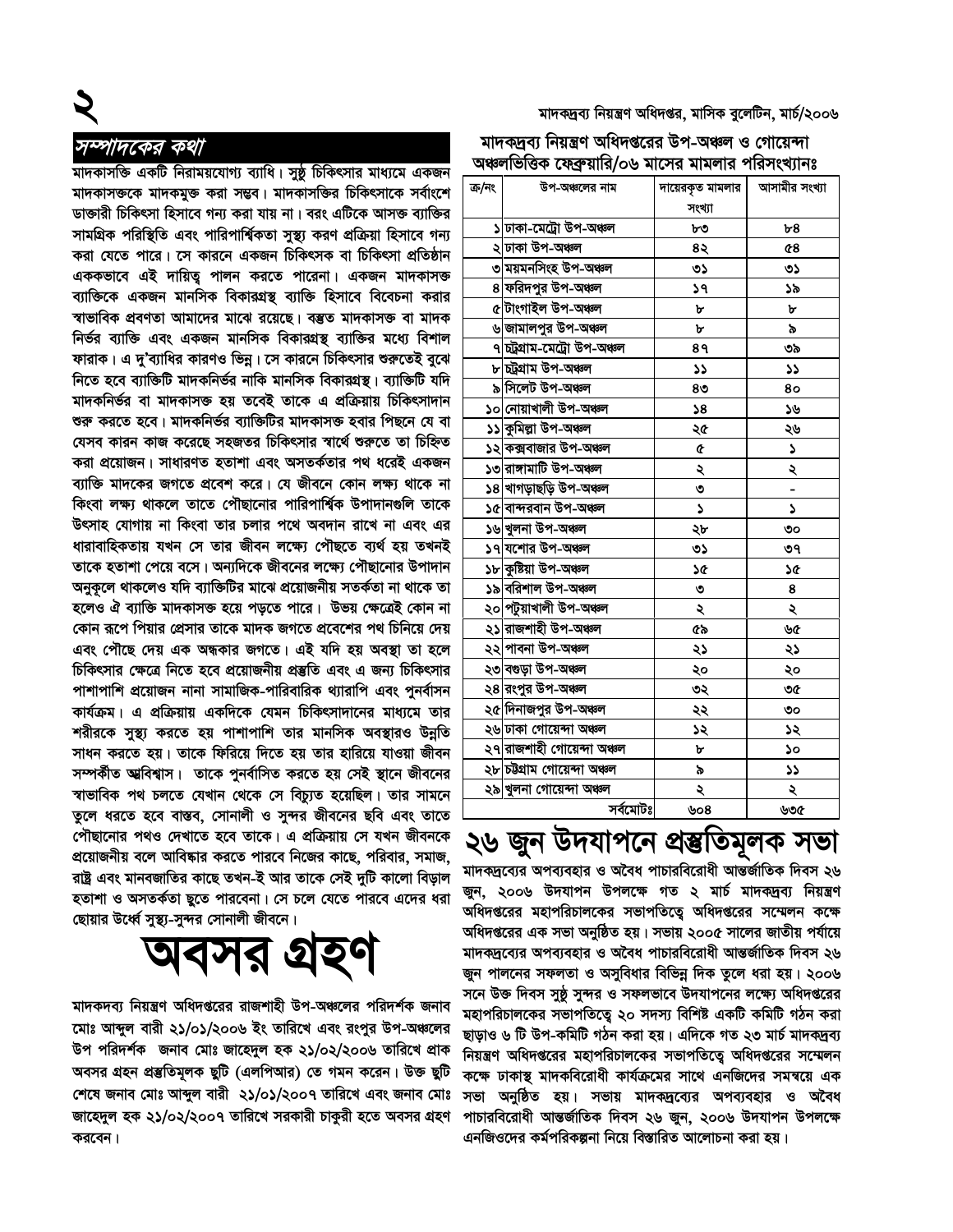#### -আদালত

ফেব্রুয়ারি/০৬ মাসে মোট ২৬২ টি মামলা নিস্পত্তি হয়। এর মধ্যে সাজা প্রাপ্ত মামলার সংখ্যা ১১৪ টি. খালাস প্রাপ্ত মামলার সংখ্যা ১৪৭ টি । সাজাপ্রাপ্ত আসামীর সংখ্যাা ১৩৭ জন এবং খালাসপ্রাপ্ত ব্যক্তির সংখ্যা ১৭৩ জন। ফেব্রুয়ারি/০৬ মাস পর্যন্ত অনিস্পত্তিকত মামলার সংখ্যা ২৯৮৯৬ টি । উপ-অঞ্চলভিত্তিক নিস্পত্তিকত মামলার বিবরণ নিম্নরূপঃ

| ক্রঃ<br>নং | উপ-অঞ্চলের নাম                       | সাজপ্ৰাপ্ত<br>মামলার সংখ্যা | সাজাপ্ৰাপ্ত<br>আসামীর সংখ্যা | ফ্রেক্স্যারি/ ০৬ পর্যন্ত<br>অনিস্পত্তিকৃত মামলা |
|------------|--------------------------------------|-----------------------------|------------------------------|-------------------------------------------------|
|            | ১ ঢাকা-মেট্ৰো উপ-অঞ্চল               | Œо                          | ৬০                           | ৪৫০৬                                            |
|            | ২ ঢাকা উপ-অঞ্চল                      | ৯                           | ১৩                           | ২৮৩৪                                            |
|            | ৩ ময়মনসিংহ উপ-অঞ্চল                 | ২                           | ২                            | ২০১৪                                            |
|            | 8 ফরিদপুর উপ-অঞ্চল                   | 8                           | 8                            | 8¢8                                             |
|            | ৫ টাংগাইল উপ-অঞ্চল                   | S                           | S                            | ৪৬২                                             |
|            | ৬ জামালপুর উপ-অঞ্চল                  | ৩                           | ৩                            | 880                                             |
|            | ৭ ঢাকা গোয়েন্দা অঞ্চল               |                             |                              |                                                 |
|            | ৮ চট্ৰগ্ৰাম মেট্ৰো উপ-অঞ্চল          | ډ                           | ډ                            | ২৩১৬                                            |
|            | ৯ চট্ৰগ্ৰাম উপ-অঞ্চল                 |                             |                              | 980                                             |
|            | ১০ নোয়াখালী উপ-অঞ্চল                |                             |                              | 809                                             |
|            | ১১ কুমিল্লা উপ-অঞ্চল                 | ډ                           | ډ                            | ১৫১০                                            |
|            | ১২ কক্সবাজার উপ-অঞ্চল                | ৩                           | œ                            | ৫১৪                                             |
|            | ১৩ রাঙ্গামাটি উপ-অঞ্চল               |                             |                              | ১২৭                                             |
|            | ১৪ খাগড়াছড়ি উপ-অঞ্চল               | -                           |                              | ¢                                               |
|            | ১৫ বান্দরবান উপ-অঞ্চল                |                             |                              | ৪৯                                              |
|            | ১৬ চউগ্ৰাম গোয়েন্দা অঞ্চল           |                             |                              | ৩৩১                                             |
|            | ১৭ সিলেট উপ-অঞ্চল                    | ٩                           | ٩                            | ২০০২                                            |
|            | ১৮ খুলনা উপ-অঞ্চল                    | 8                           | ৬                            | १०१                                             |
|            | ১৯ যশোর উপ-অঞ্চল                     | ৬                           | ৬                            | ৯৫১                                             |
|            | ২০ কুষ্টিয়া উপ-অঞ্চল                | ¢                           | œ                            | ৬২৬                                             |
|            | ২১ খুলনা গোয়েন্দা অঞ্চল             |                             |                              | ৯৬                                              |
|            | ২২ বরিশাল উপ-অঞ্চল                   | ৩                           | ৩                            | ২৪১                                             |
|            | ২৩ <mark> পটুয়াখালী উপ-অঞ্চল</mark> | -                           | -                            | ৭৩                                              |
|            | ২৪ <mark>রাজশাহী উপ-অঞ্চল</mark>     |                             |                              | ৩০৮০                                            |
|            | ২৫ পাবনা উপ-অঞ্চল                    |                             |                              | ১৩২৯                                            |
|            | ২৬ বগুড়া উপ-অঞ্চল                   | ২                           | ২                            | ১০৮৩                                            |
|            | ২৭ রংপুর উপ-অঞ্চল                    | ٩                           | ১০                           | ১৫০২                                            |
|            | ২৮ দিনাজপুর উপ-অঞ্চল                 | ¢                           | ٩                            | ১২৩৪                                            |
|            | ২৯ রাজশাহী গোয়েন্দা অঞ্চল           | Š                           | Š                            | ২৬৩                                             |
|            | সৰ্বমোটঃ                             | 358                         | ১৩৭                          | ২৯৮৯৬                                           |

#### ৱাজস্ব আদায়

মাদকদ্রব্য নিয়ন্ত্রণ অধিদপ্তরের বিভাগওয়ারী ২০০৫ সালের ফেব্রুয়ারি মাসের সাথে ২০০৬ সালের ফেব্রুয়ারি মাসের রাজস্ব আদায়ের তুলনামূলক একটি বিবরণী নিম্নে তুলে ধরা হলো।

| ক্ৰ/নং | বিভাগের নাম   | ফেব্রুয়ারি/০৫ | ফেব্রুয়ারি/০৬ |
|--------|---------------|----------------|----------------|
| ا د    | ঢাকা বিভাগ    | 0, 38, 60      | ৩৭,৭৮,০৮৯      |
| ২।     | চউগ্ৰাম বিভাগ | Q(x, b, c)     | (6, 2, 88)     |
| ৩।     | খুলনা বিভাগ   | ১,৬০,৬৫,১০১    | ১,২৯,৬৩,১২৯    |
| 81     | রাজশাহী বিভাগ | 03,33,600      | ৩৫,০২,৩০৭      |
|        | মোট           | 2,66,98,656    | ২,৫৭,৬৪,৯৭১    |

### মামলা ও আসামীর পরিসংখ্যান

ফেব্রুয়ারি/০৬ মাসে মাদকদ্রব্য নিয়ন্ত্রণ অধিদপ্তর মাঠ পর্যায়ের অপরাধ দমন অভিযান, তল্লাশী, অবৈধ মাদক উদ্ধার ও অপরাধীদের গ্রেফতারে বেশ তৎপর ছিল। ফেব্রুয়ারি/০৬ মাসে মাদকদ্রব্য নিয়ন্ত্রণ অধিদপ্তর কৰ্তুক দায়েৱকত মামলার সংখ্যা ৬০৪ টি এবং আসামীর সংখ্যা ৬৩৫ জন। অধিদপ্তরের ফেব্রুয়ারি/০৬ মাসের আলামতভিত্তিক মামলা আসামী ও উদ্ধারকত মাদকদবোর বিবরণ নিমে তলে ধরা হলো।

| মাদক্দ্রব্যের নাম    | মামলার | আসামীর | মাদক্ষ্রব্যের |
|----------------------|--------|--------|---------------|
|                      | সংখ্যা | সংখ্যা | পরিমাণ        |
| হেরোইন               | ১০৯    | ১১৮    | ১.১৬৯ কেজি    |
| গাঁজা                | ২১১    | ২২০    | ১০১.০১১ কেজি  |
| গাঁজা গাছ            |        |        | ৩৭৫ টি        |
| অবৈধ গাঁজা সিগারেট   |        |        | ৰ্ঘ ০০গ্ৰ     |
| অবৈধ চোলাই মদ        | 586    | 380    | ১৬৭৬.৪ লিটার  |
| বিদেশী মদ            | ১৯     | ነ৫     | ১৬১ বোতল      |
| বিয়ার               | ২      | ২      | ৪২ ক্যান      |
| ৱেক্টিফাইড স্পিৱিট   | ৬      | ৬      | ২০.৬ লিটার    |
| ডিনেচার্ড স্পিরিট    | ২      | ২      | ২২ লিটার      |
| ফেন্সিডিল            | ৮৬     | ১০৭    | ৪৭০৫ বোতল     |
| ফেন্সিডিল(লুজ)       |        |        | ২৪ লিটার      |
| তাড়ী(টোডি)          | ٩      | ٩      | ৮৪০ লিটার     |
| পেথিডিন              | ২      | ৩      | ৪৯ এ্যাম্পুল  |
| টি.ডি.জেসিক ইঞ্জেকশন | ২      | ২      | ১২ এ্যাম্পুল  |
| জাওয়া               | ٩      | ٩      | ১৫৫১৩ লিটার   |
| বনোজেসিক ইঞ্জেকশন    | 8      | 8      | ১৫৪ এ্যাম্পুল |
| ইয়াবা ট্যাবলেট      | ২      | ২      | টী ১৬৫        |
| নগদ অৰ্থ             |        |        | ৬৩৭০৩ টাকা    |
| সিএনজি               |        |        | ২ টি          |
| মোবাইল সেট           |        |        | ৪ টি          |
| ট্ৰাক                |        |        | ১ টি          |
| মোট                  | ৬০৪    | ৬৩৫    |               |

#### সুভ্যেনির-২০০৬ এর লেখা আহবান

মাদকদ্রব্যের অপব্যবহার ও অবৈধ পাচার বিরোধী আন্তর্জাতিক দিবস ২৬ জুন,২০০৬ উদযাপন উপলক্ষে তথ্যবহুল, বিশ্লেষণাত্ত্বক ও মানসম্পন্ন সুভ্যেনির প্রকাশের লক্ষ্যে মাদক অপরাধ দমনে কৌশলগত দিক, মাদকদ্রব্যের যেকোন তাত্ত্বিক বিষয়, মাদকদ্রব্য সম্পর্কিত International Convention, Demand Reduction, Harm Reduction. HIV/AIDS এবং মাদকাসক্তি চিকিৎসা ও পুনর্বাসন সংক্রান্ত লেখা এবং অধিদপ্তরের উপ-অঞ্চল/গোয়েন্দা অঞ্চলের উল্লেখযোগ্য মামলা ও উদ্ধারকৃত আলামত সংক্রান্ত ছবি, গণসচেতনতামূলক অনুষ্ঠানের ছবি, কর্মকর্তাগণের বিদেশে প্রশিক্ষণ সংক্ৰান্ত ছবি এবং এনজিওদেও সাথে এ সংক্ৰান্ত কৰ্মকান্ডের ছবি আগামী ১৫ এপ্রিল ২০০৬ এর মধ্যে ঢাকাস্থ প্রধান কার্যালয়ে প্রেরণের জন্য অধিদপ্তরের উপ-অঞ্চল/ গোয়েন্দা অঞ্চলকে আহবান করা হচ্ছে। উল্লেখ্য প্ৰেরিত লেখা কম্পিউটারে কম্পোজপূর্বক হার্ডকপি ও সিডি/ফ্লপি ডিস্ক এ প্রেরণ করতে হবে।